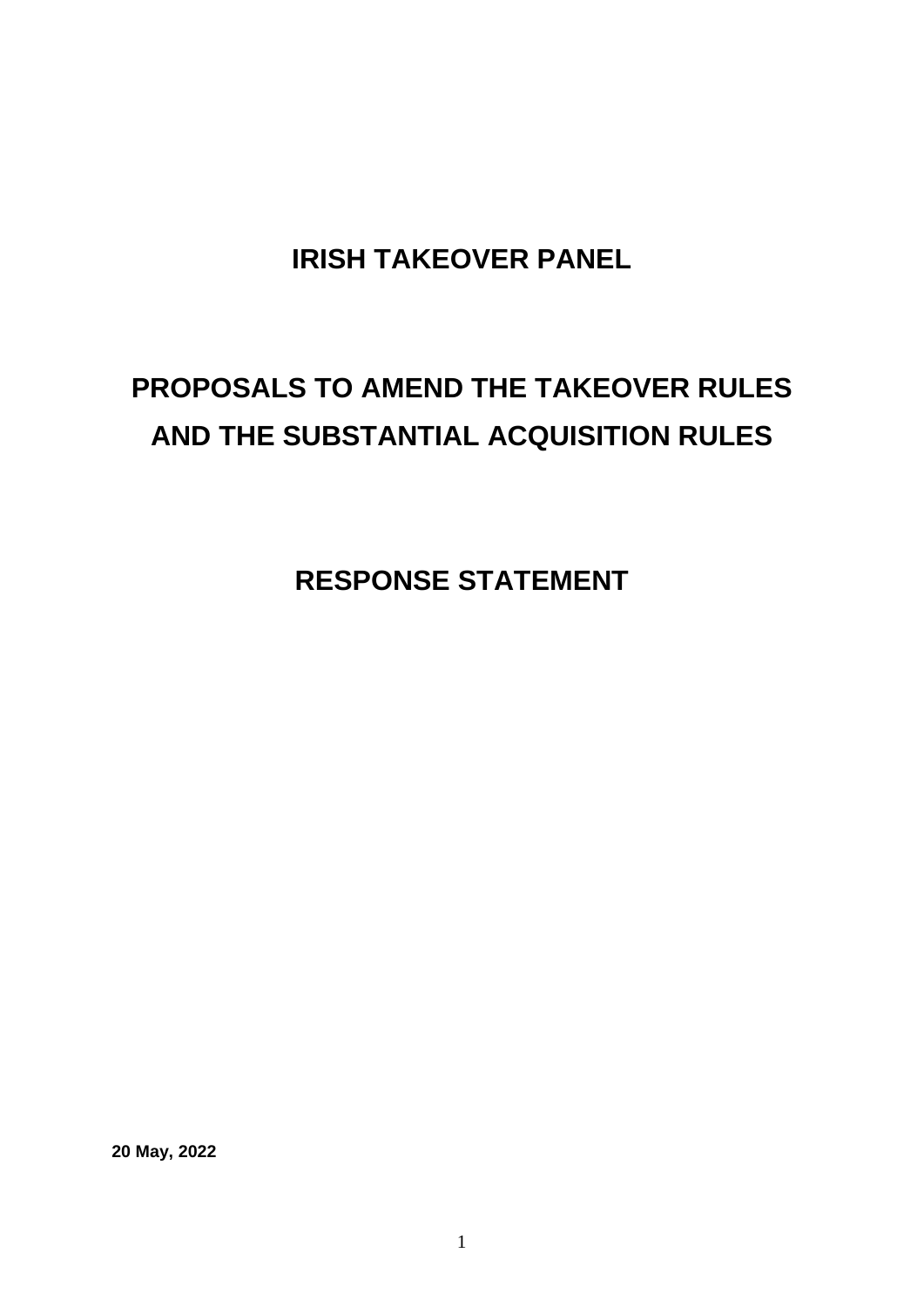# **CONTENTS** Page **Introduction 3 Proposed amendments to the Rules and related notes 4**

**Appendix - marked-up copy of draft new takeover rules, substantial acquisition rules and notes thereon**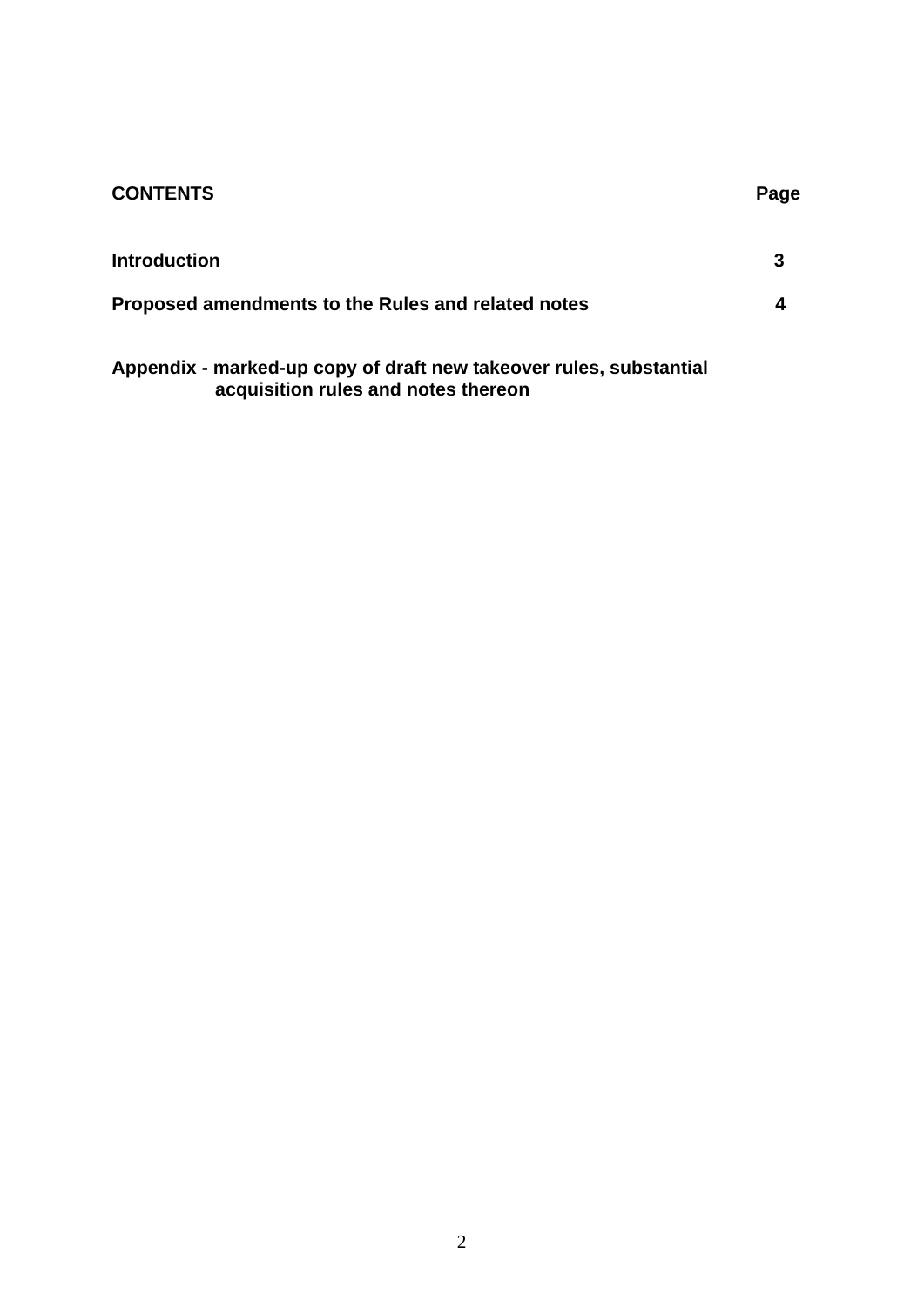#### **Introduction**

On 21 December 2021 the Irish Takeover Panel (the "Panel") released a public Consultation Paper seeking comments on proposed amendments to the Irish Takeover Panel Act 1997, Takeover Rules, 2013 (the "Rules") and the Irish Takeover Panel Act 1997, Substantial Acquisition Rules, 2007 (the "SARs"). The primary purpose of the proposed amendments to the Rules and the SARs was to update them to take account of developments in takeover practice and changes in relevant legislation that have occurred since the Rules and the SARs were published.

The consultation period in relation to the Consultation Paper expired on 28 February 2022. The Panel received submissions from six respondents. The Panel wishes to sincerely thank the respondents for their detailed and considered submissions.

This paper sets out those amendments which the Panel is proposing to adopt following the consultation exercise. A draft copy of the new takeover rules and substantial acquisition rules, and the notes thereon, marked-up for those changes made since the publication of the Consultation Paper, is set out in the attached Appendix. The new takeover rules and substantial acquisition rules will be published in due course.

Unless otherwise stated, all rule and note references are to the draft new rules and notes thereon set out in the attached Appendix.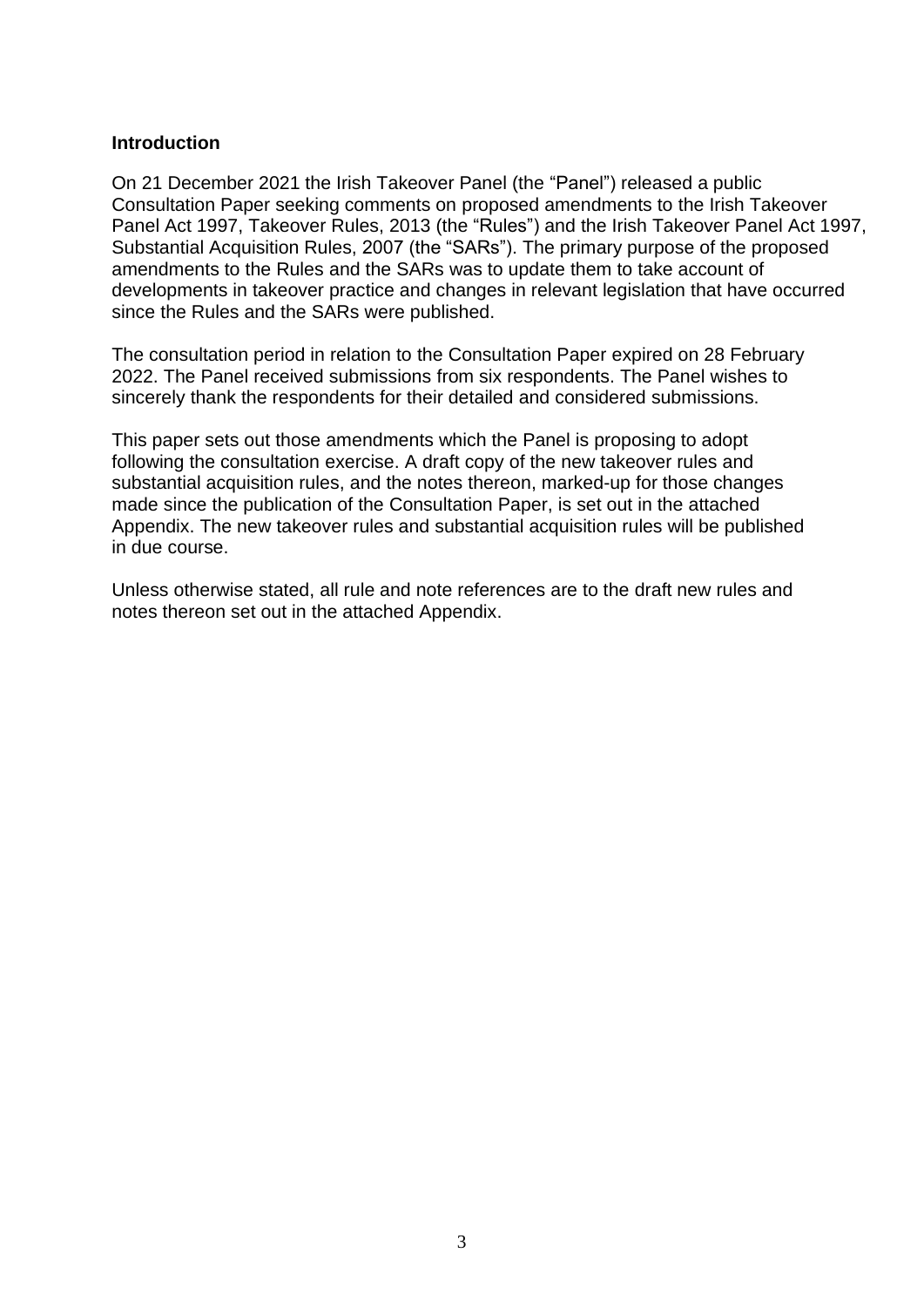#### **Proposed Amendments to the Rules and Related Notes**

#### *1. Put up or shut up ("PUSU")*

The most significant matter raised by the respondents was in relation to the Panel's proposed adoption of a revised PUSU regime. The majority of the respondents were not in favour of the proposed new PUSU regime or proposed modifications to its proposed operation. Respondents raised a number of concerns with the proposed new PUSU regime which can be summarised as follows:

- the current PUSU regime has worked well;
- potential offerors could be deterred from making an approach;
- the proposed new PUSU regime would move the balance of power too far in favour of the offeree; and
- the mandatory 12 month lock-out period would, under the new PUSU regime, be overly restrictive.

The above concerns are, as acknowledged by one respondent, not dissimilar to those raised in the UK when the UK Panel was proposing to introduce a similar PUSU regime. In the view of the Panel, the concerns as to negative consequences expressed prior to the adoption of the UK's PUSU regime have not proven to be realized in practice.

Another reason put forward was that the Irish market is quite different to the UK market and in this regard it was contended that there are less hostile offers here than in the UK. While the Panel acknowledges that there are differences between the respective markets none the less it is not necessarily the case that the Irish market is less open to hostile bids.

A proposal made by three of the respondents was that if the Panel ultimately decided to proceed to implement the new PUSU regime, consideration should be given to:

- reducing the current lock-out period under Rule 2.8 from 12 months to 6 months: and
- increasing the 28 day period in which a potential offeror has to put up or shut up, once identified, to a period more in line with the timeframe within which the Panel currently sets PUSU deadlines.

Having carefully considered the matter the Panel has decided to adopt the new PUSU regime. However, having regard to the respondents' comments the Panel has decided to make the following amendments:

> - to amend Rule 2.8(c)(i) to reduce the period in which the restrictions under the rule apply from 12 months to 6 months. The Panel notes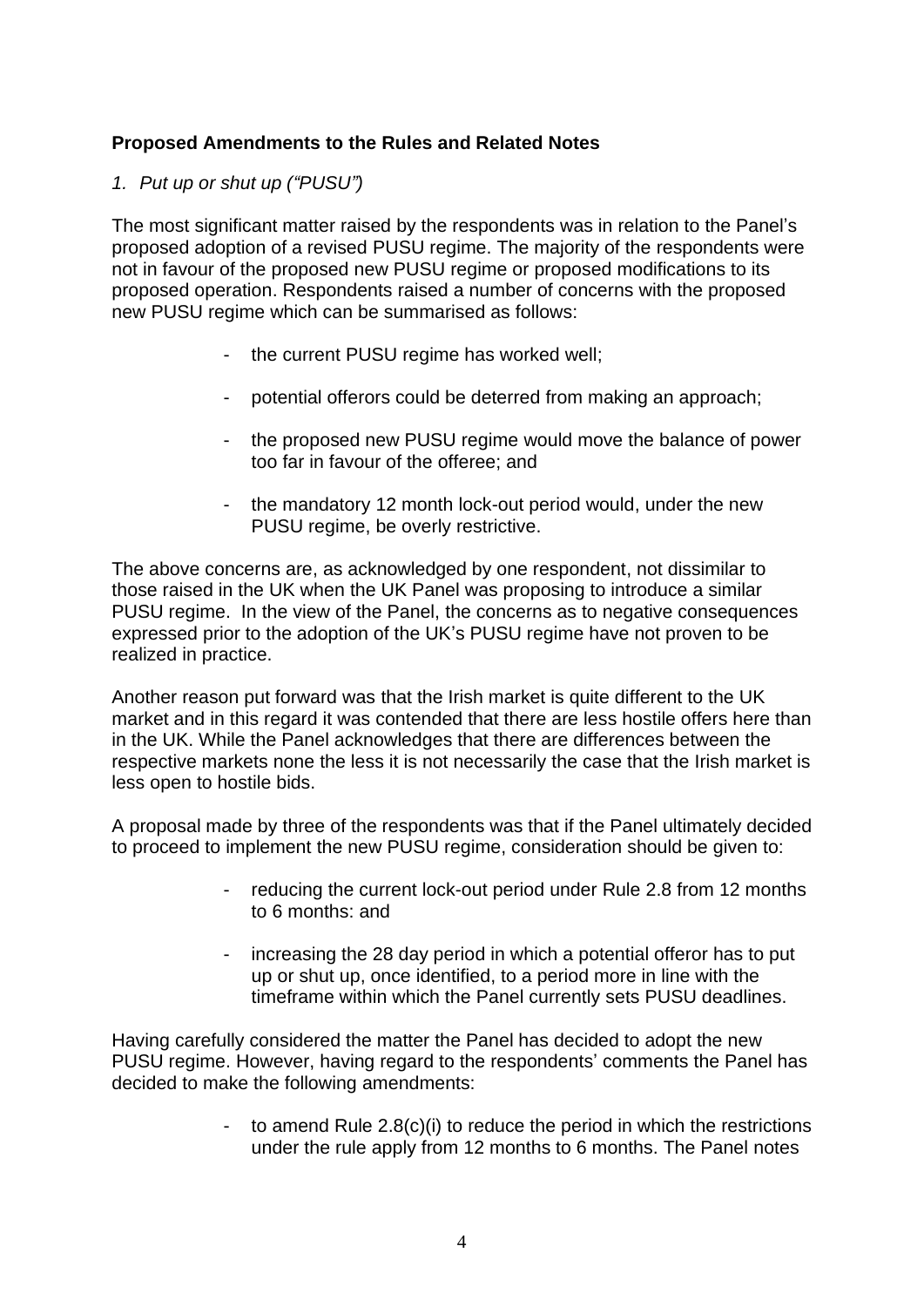that this amendment would bring the rule into line with the comparable rule in the UK Takeover Code; and

to amend the deadline under Rule 2.6(a) within which a potential offeror has to put up or shut up from  $5.00 \text{pm}$  on the  $28^{\text{th}}$  day to 5.00pm on the 42<sup>nd</sup> day following the date of the announcement in which it is first identified.

The Panel is satisfied that the above amendments will balance the concern that an offeror would have insufficient time in which to make an offer, once identified, thus depriving offeree shareholders of the opportunity of considering the merits of an offer with the concern that an offeree may be under siege for an extended period.

The amendments referred to above together with certain consequential amendments in the notes to the new takeover rules and substantial acquisition rules are set out in the Appendix.

The balance of this paper summarises (in the order that they will appear in the new rules) the more material of those other amendments that the Panel is proposing to adopt following the consultation exercise.

#### *2. Note 4(c) on Rule 2.8 (significant asset purchases)*

Note 4 on Rule 2.8 sets out, inter alia, the factors that the Panel will normally have regard to when assessing whether asset purchases are significant for the purpose of Rule 2.8(c)(i)(7). Paragraph (c) provides guidance on what relative values will normally be regarded as significant. In response to a request to clarify paragraph (c) it is proposed to adopt the following amendment:

*"(c) Relative values of more than 75% will normally be regarded as being significant. If the relative values of any of the three factors set out above in part (a) are more than 75%, the Panel will normally consider this to indicate that the assets are significant."*

#### *3. Note 1 on Rule 2.9 (irrevocable commitments and letters of intent)*

Rule 2.5(b) provides that an announcement of the terms on which an offeror may make an offer are generally binding on the offeror. Rule 2.9 requires that parties to an offer announce full details of any irrevocable commitment and letters of intent that they procure during an offer period. In response to a request to clarify note 1 on Rule 2.9 it is proposed to adopt the following amendment:

#### *"1. Rule 2.5(b)*

*In the case of an irrevocable commitment or a letter of intent procured prior to the announcement of a firm intention to make an offer, the price (and any other material terms) of the possible offer included in the announcement in respect of which the commitment or letter has been procured announced*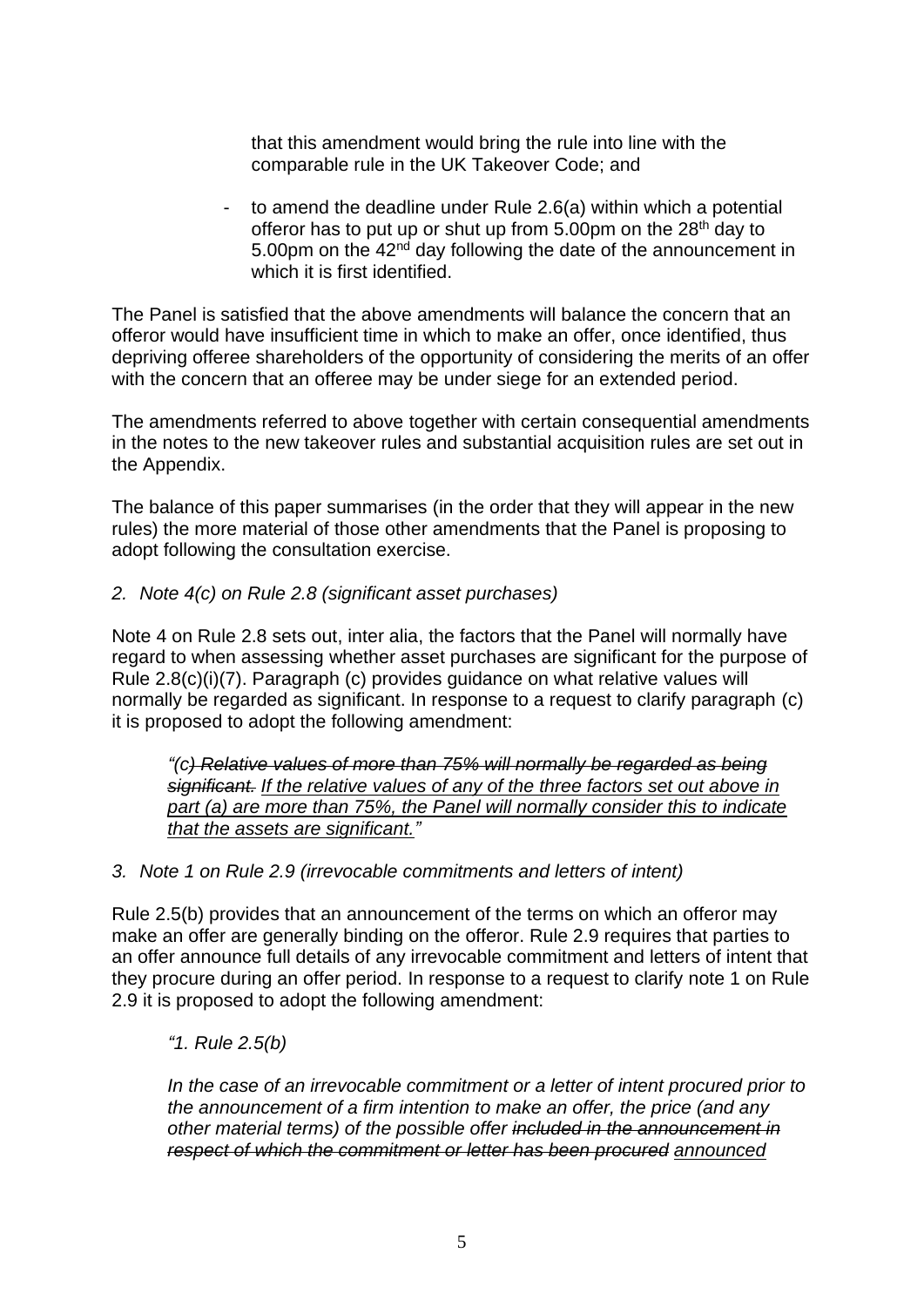*pursuant to Rule 2.9 will constitute a Rule 2.5(a) statement and will be binding on the possible offeror in accordance with Rule 2.5(b)."*

*4. Rule 4.1 (prohibited dealings by persons other than the offeror)*

Because the definition of *"dealing"* is being amended to include the purchasing and redemption by offerees of their own securities, it is proposed to amend Rule 4.1(a) (which prohibits certain dealings in relevant securities of the offeree) to clarify that that rule will not prohibit an offeree dealing in its own relevant securities. It is also proposed to insert a new note 7 on Rules 4.1 and 4.2 to, in effect, cross-refer to the restrictions under Rule 21.1 on offerees redeeming or purchasing their own securities. The proposed changes are as follows:

#### *"4.1 PROHIBITED DEALINGS BY PERSONS OTHER THAN THE OFFEROR*

*(a) No person, other than the offeror or the offeree, who is privy to confidential price-sensitive information concerning an offer or contemplated offer, shall deal in relevant securities of the offeree during the period (in Rule 4.1 referred to as the "relevant period") from the time at which such person first has reason to suppose that an offer, or an approach with a view to an offer being made, is contemplated to the time of (i) the announcement of the offer or approach or (ii) the termination of the discussions, whichever is the earlier.* 

#### *7. Rule 21.1*

*Rule 21.1 restricts an offeree from redeeming or purchasing its own securities during the course of an offer or at any earlier time at which the offeree board has reason to believe that the making of an offer in respect of the offeree is or may be imminent."*

#### *5. Rule 4.2(c) (restriction on dealings by the offeror and concert parties)*

Rule 4.2(c) provides that neither an offeror nor any person acting in concert with it may deal in relevant securities of the offeree before the announcement of an offer if the offeree has supplied confidential information to the offeror or its advisors. One respondent argued that in light of the extensive market abuse rules that now apply to listed companies, it is unnecessary for the rule to have such a broad scope. It is proposed therefore to amend the rule so as to confine its application to confidential price-sensitive information. The amendment is set out below:

*"(c) Subject to paragraph (f), neither an offeror nor any person acting in concert with it may deal in relevant securities of the offeree before an announcement of an offer if the offeree has supplied confidential pricesensitive information to the offeror or its advisers."*

#### *6. Note 14(d) on Rule 8 (opening position disclosures)*

In response to a suggestion from a respondent it is proposed to amend note 14(d) to Rule 8 on the terms set out below to clarify that where a further offeror is identified, a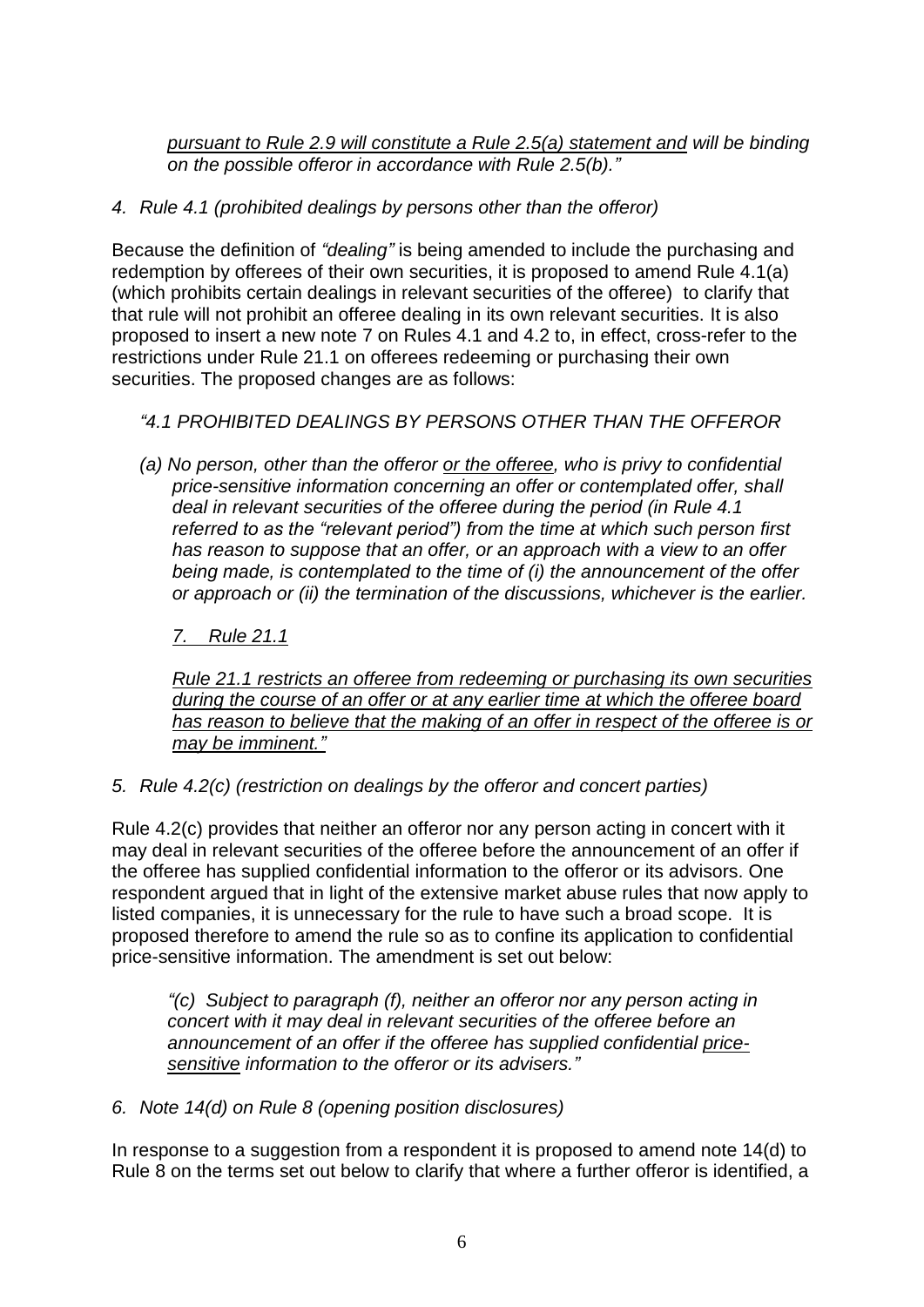person, other than an offeror or the offeree, interested in 1% or more of any class of relevant securities of the offeree or an already publicly identified offeror will not be required to make a second opening position disclosure provided that the positions disclosed have not changed.

"14. Opening position disclosures

(a)….(c)

(d) Except where the disclosure is an opening position disclosure by an offeror or the offeree, no disclosure is required in respect of positions in the relevant securities of the offeree and any offeror if, following an offer period commencing, a further offeror is publicly identified, persons who are interested in 1% or more of any class of relevant securities of the offeree or an already publicly identified offeror will not be required to make a further opening position disclosure if full details of such positions have previously been publicly disclosed under Rule 8 and such positions have not changed."

7. Rule 10 (acceptance condition)

In anticipation of the imminent introduction in Ireland of compulsory dematerialisation of certain Irish securities, the Panel proposes to make changes to Rule 10 and related notes. It is anticipated that, under the proposed dematerialisation model, shareholders holding shares outside of book-entry transfer facilities will remain on the issuer's share register but share certificates will cease to be evidence of title, and instead legal title will be evidenced by a registrar's statement or receipt or by investor code or shareholder reference number. It is therefore proposed to adopt the following amendments to Rule 10.3(b)(i):

*"(b) For the purposes of paragraph (a), the requirements for an acceptance form are that it is completed to a suitable standard (as specified in paragraph (d)) and is:* 

*(i) accompanied by share certificates in respect of the relevant shares, where the shares are held in certificated form, or such other documents, identification numbers or codes (if any) as are specified in the offer document in order to establish the right of the acceptor as or to become the registered holder of the relevant shares; and, if an acceptance is accompanied by share certificates or such other documents, identification numbers or codes in respect of some but not all of the relevant shares, then, subject to the other requirements of this subparagraph (i) being satisfied in respect of the shares which are covered by share certificates or such other documents, identification numbers or codes, the acceptance may be treated as satisfying the requirements of this subparagraph (i) insofar as it relates to the shares so covered; or"*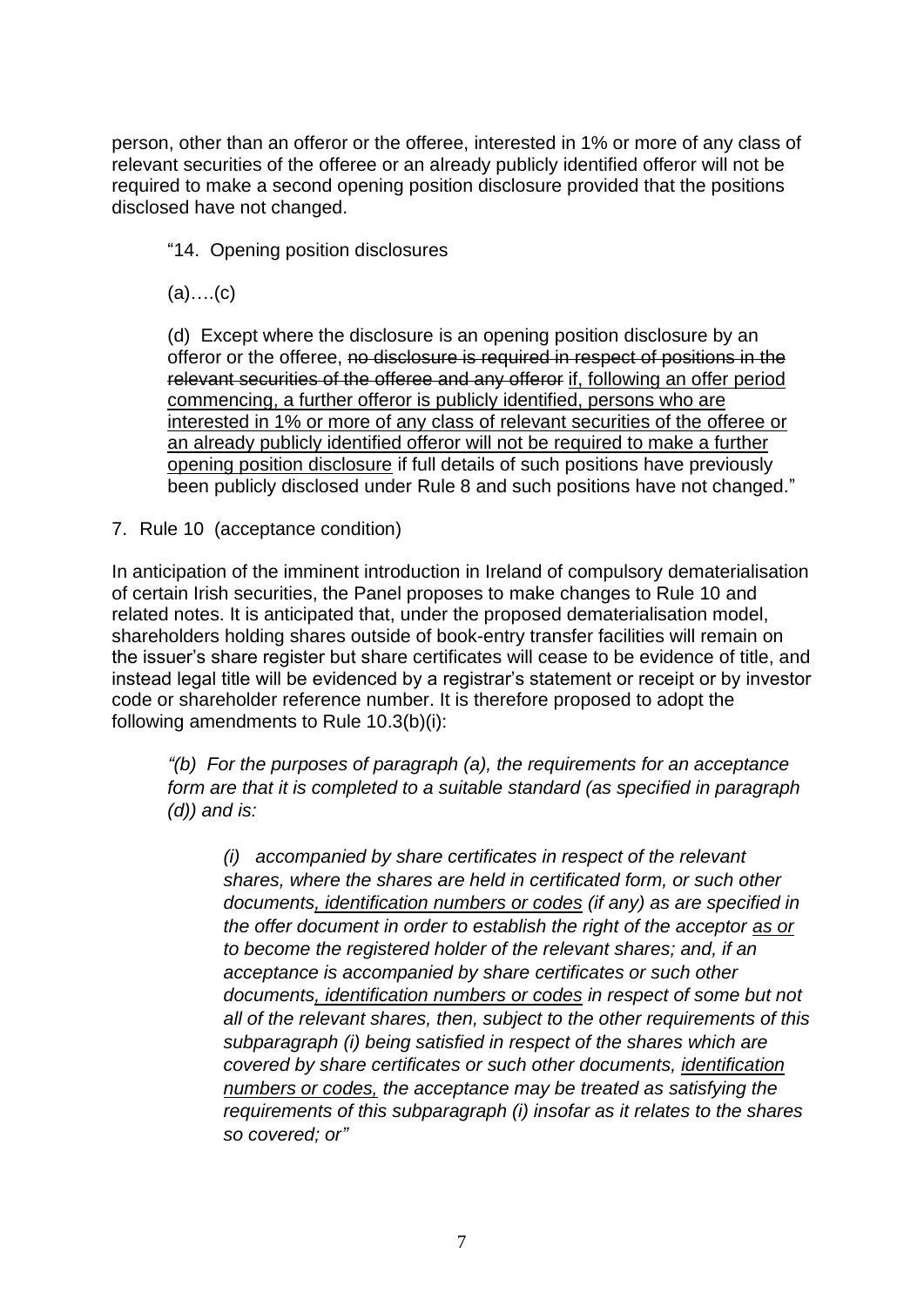Similar amendments are being made to Rule 24.14 (cash underwritten alternative offers) while related amendments are also being made to the note to Rule 10.3 and to note 3 to Rule 17.1, all of which are set out in the Appendix.

#### *8. Note on Rule 10.4 (acceptance condition/purchases and other acquisitions)*

Rule 10.4 sets out the basis on which purchases and acquisitions of offeree shares (other than pursuant to the offer) by the offeror may be counted towards satisfying the acceptance condition. The note seeks to clarify the effect of the rule by stating that "*Shares purchased and held in a participant account in Euroclear Bank, DTC or other settlement system may not be counted towards satisfying the acceptance condition and, to be so counted, should be registered in the offeree's register of members."*

One respondent argued that requiring an offeror to take any such shares out of a book entry transfer facility in order for them to be counted towards satisfying an acceptance condition imposes an unnecessary administrative burden on the offeror and suggested that there are mechanisms within book entry transfer facilities by which an offeror can demonstrate clear ownership of the relevant shares. Having consulted further on the matter the Panel is not satisfied that such mechanisms are readily available. Further work would need to be done in this area in order for the Panel to be satisfied that such mechanisms are available. Having regard to the importance of ensuring certainty in relation to the satisfaction of the acceptance condition, the Panel has decided not to amend the rule at this time.

A minor amendment is being made to the note however to highlight that any purchases and acquisitions of offeree shares by the offeror which do not meet the requirements of the rule may be counted towards satisfying the acceptance condition by the offeror accepting them to the offer.

*"NOTE ON RULE 10.4* 

#### *Purchases and other acquisitions*

*The effect of Rule 10.4 is that purchases or other acquisitions of shares may be counted towards satisfying an acceptance condition of the offer only if the shares are registered in the offeree's register of members or the subject of an executed transfer meeting the requirements of Rule 10.4. Shares purchased and held in a participant account in Euroclear Bank, DTC or other settlement system may not be counted towards satisfying the acceptance condition and, to be so counted, should be registered in the offeree's register of members or accepted to the offer."*

*9. Rule 17.1(e) and notes on 19.3 (statements of support)*

Rule 17.1(e) and the notes on 19.3 each deal with statements an offeror may seek to make about the level of support for its offer. Given the similarity between the issues dealt with in Rule 17.1(e) and in the notes on 19.3, a cross-reference between the two is being inserted into the respective notes.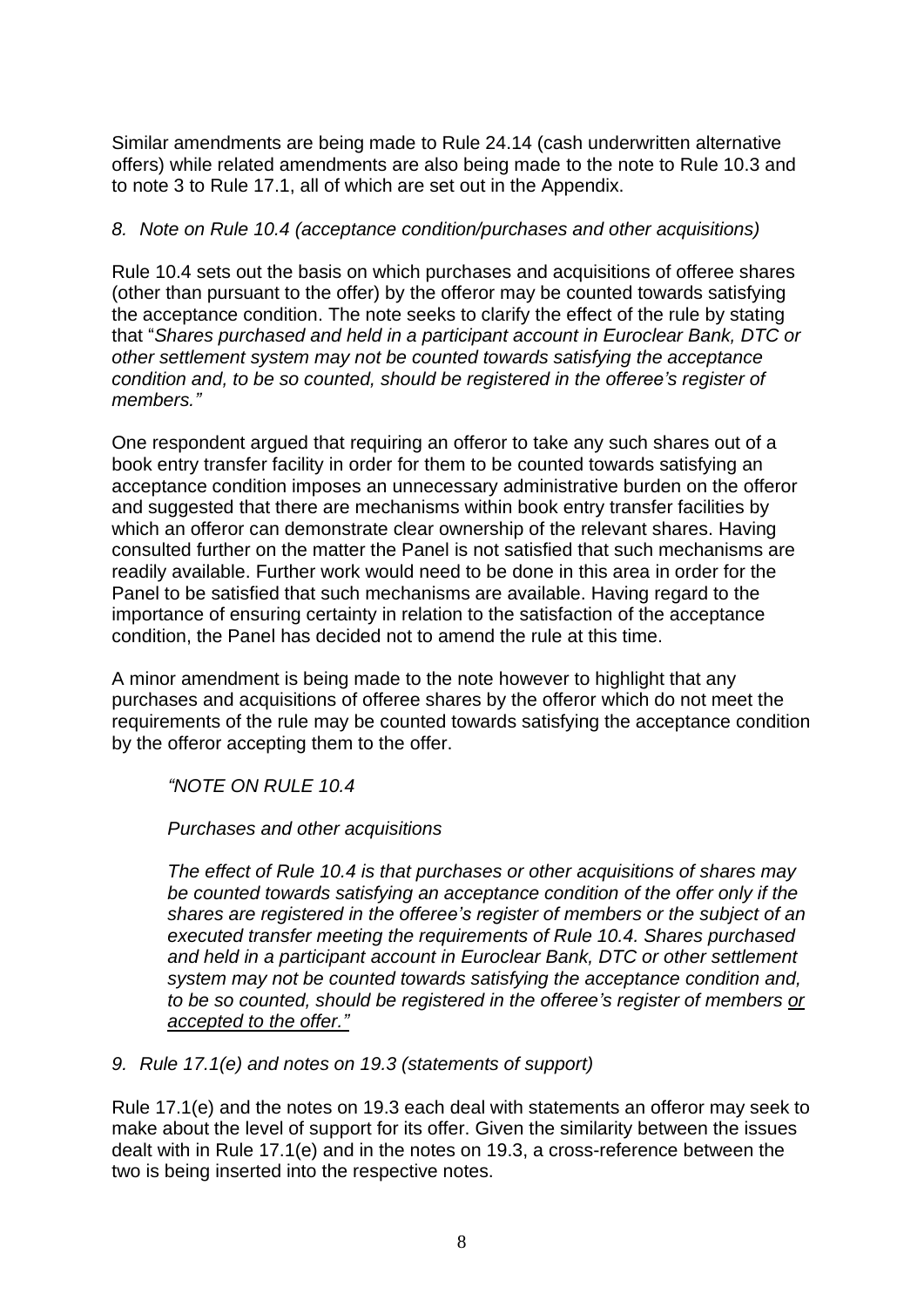#### *10. Note 4 on Rule 19.5 (encouraging shareholder participation)*

The proposed new note 4 on Rule 19.5 provides guidance on telephone campaigns and specifically the type of contact with shareholders that is considered to fall outside regulation under Rule 19.5. In response to the suggestions of one respondent, the Panel proposes to amend the note in order to clarify further what falls outside the scope of the rule. Consequently, the Panel proposes to make the following amendments to the note:

#### *"4. Encouraging shareholder participation*

*The Panel will normally accept that a telephonic exercise with shareholders' "back office" administrative personnel to encourage participation in an offer or shareholder meeting confined to factual and non-controversial information about the offer or meeting (including, inter alia, reminders as to closing times or proxy deadlines and the mechanics of voting) and in respect of which callers must decline to answer questions that go beyond such factual and non-controversial information (e.g. questions in relation to the merits of the offer) and its merits is not a telephone campaign for the purpose of Rule 19.5 and may be conducted by staff of a type other than that mentioned in Rule 19.5."*

#### *11. Rule 20.3(e) (equality of information to offerors)*

Rule 20.3(a) requires an offeree to provide promptly any information specifically requested by an offeror if, and to the extent that, the same or substantially the same information has previously been made available by the offeree to another offeror. The Panel had suggested that under a new Rule 20.3(e) an offeree might also be required to provide promptly any information specifically requested by a bona fide potential offeror if, and to the extent that, the same or substantially the same information had previously been made available by the offeree to a purchaser or potential purchaser of all or substantially all of its assets.

One respondent queried why equality of information was being extended to *"bona fide potential offerors"* under Rule 20.3(e) while under Rule 20.3(a) such information is required to be provided to an *"offeror".* They contended that it was unclear why a lower standard of potential offeror should have rights under Rule 20.3(e). It is not the Panel's intention to introduce any such lower standard and therefore the reference to a "*bona fide potential offeror*" is being deleted from Rule 20.3(e). A similar reference in note 1 on Rules 20.1 and 20.2 (furnishing of information to offerors) is also being deleted.

The respondent also suggested that the drafting of Rule 20.3(e) was unclear as the reference to *"If the Panel so directs"* might imply that the rule is applicable regardless of whether an asset sale is being pursued. This is not the intention and consequently the reference to a Panel direction is being deleted.

The proposed amendments are set out below.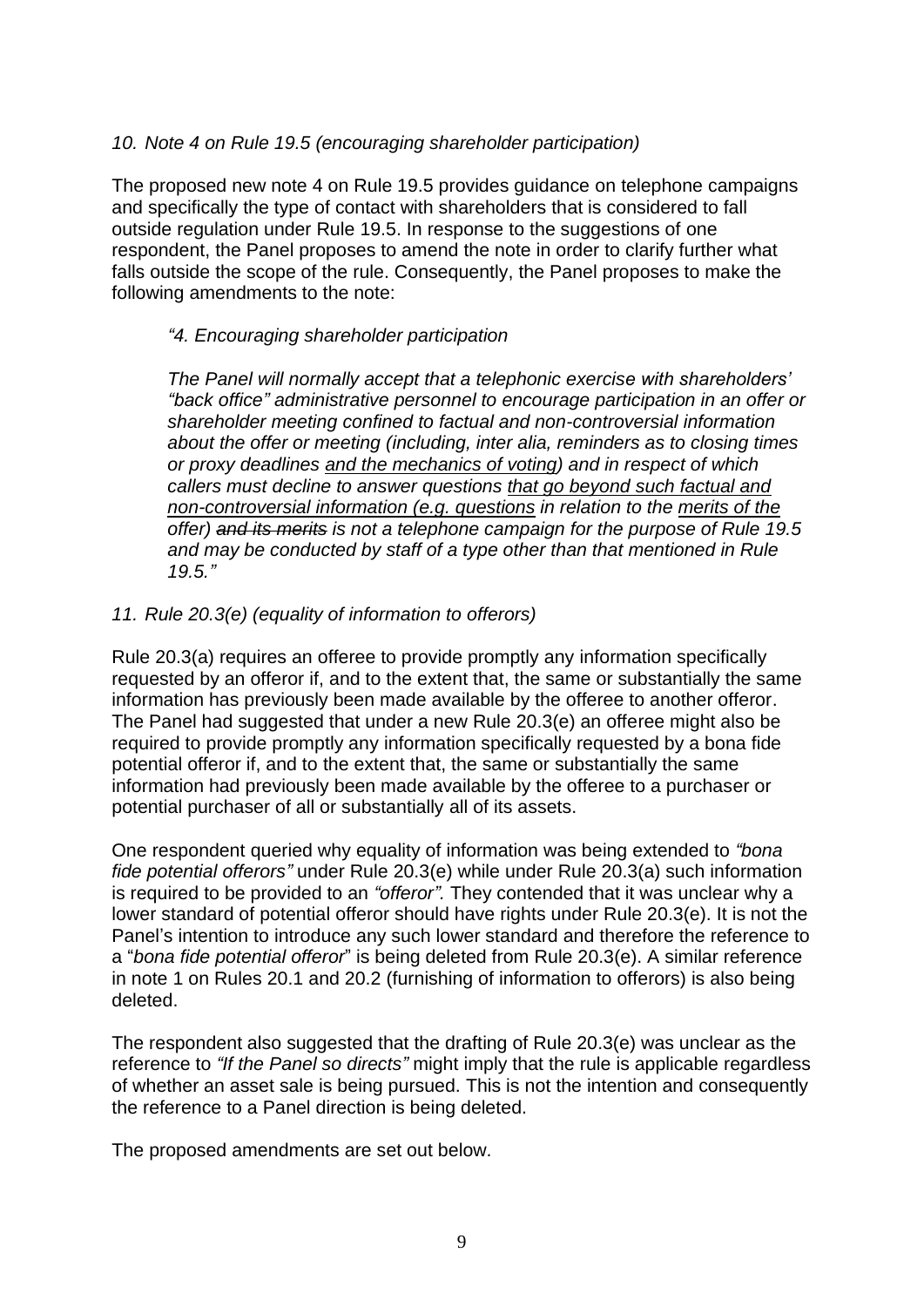"(e) *If the Panel so directs or if the offeree makes a public announcement that it has commenced discussions with one or more persons in relation to the sale of all or substantially all of its assets (excluding cash and cash equivalents) during an offer period or following the date on which the board of the offeree has reason to believe that a bona fide offer might be imminent, information given by the offeree to the potential asset purchaser(s) must, on request, be given to an offeror. or bona fide potential offeror.*

*1. Furnishing of information to offerors* 

*Rules 20.1 and 20.2 do not prevent the furnishing of information in confidence by an offeree to a bona fide potential an offeror or vice versa."*

*12. Rule 20.5 (videos)*

Three respondents raised concerns in relation to the operation of this new rule which seeks to regulate the use of videos during the course of an offer. The main concern was that the rule would prevent offerors and offerees from including a shareholder Q&A session in their financial results webcasts, which they maintain is common practice. One respondent also expressed the view that videos prepared for a company's internal use should not be subject to Rule 20.5 in the same way as videos published for public consumption. It was submitted that it would be appropriate to include a carve-out (similar to the last sentence of the existing Rule 20.1(b)(iii)) for videos published for, and accessible only by, employees in their capacity as such (rather than in their capacity as shareholders). In order to address these issues the Panel proposes to redraft the rule so that it:

- prevents material new information and significant new opinions relating to an offer being disclosed via videos;
- permits an offeror and an offeree to publish a video relating to its financial performance subject to certain safeguards; and
- provides an exception to the publishing requirements set out in Rule 20.5(b) for videos published for, and accessible only by, employees in their capacity as such.

A revised draft of the rule is set out below.

"*20.5 VIDEOS*

- *(a) No material new information relating to an offer may be first disclosed nor any significant new opinion relating to an offer first expressed by video.*
- *(b) Subject to paragraph (c), a video published during the course of an offer by or on behalf of an offeror or the offeree (other than a video published for, and accessible only by, employees in their capacity as such) relating to the offer must comprise only a director or senior*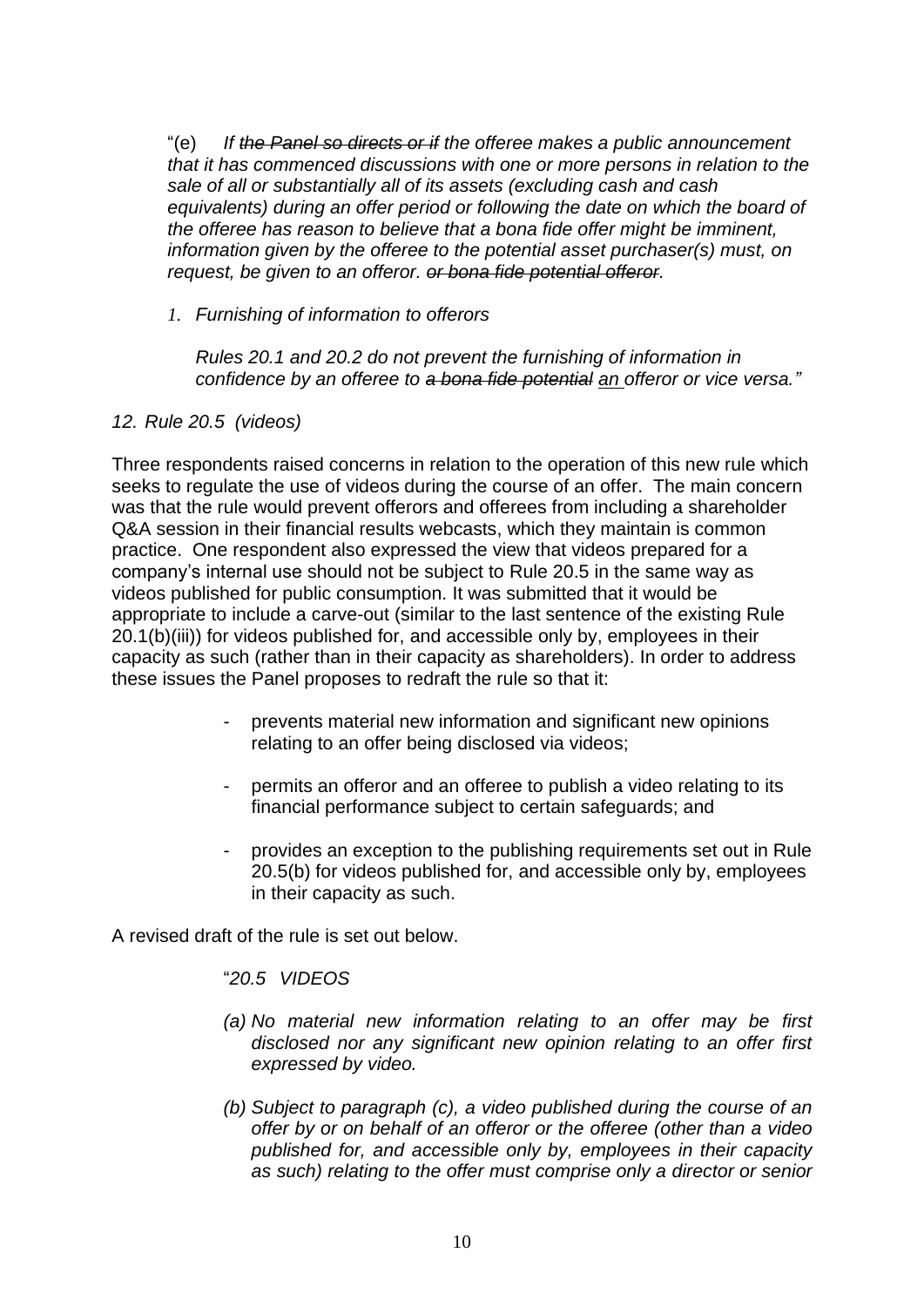*executive reading from a script or participating in a scripted interview. Any such video may be published only with the prior consent of the Panel.*

- *(c) Subject to paragraph (a), an offeror or the offeree may publish during the course of an offer a video relating to its financial performance. An appropriate representative of the financial adviser or corporate broker to the offeror or (as the case may be) the offeree shall confirm in writing to the Panel before publication of any such video that no material new information is disclosed and no significant new opinion is expressed in the video.*
- *(d) A video to which paragraph (b) or paragraph (c) applies must be published on a website of the offeror or (as the case may be) the offeree in accordance with Rule 26."*

#### *13. Rule 20.6 (social media)*

Rule 20.6 seeks to restrict the use of social media during the course of an offer. In response to comments from a respondent it is proposed to amend the rule in two respects. Firstly, given the character limit on social media platforms subparagraph (d) of the rule is being amended so that a notification of a link to a web page on which an announcement, document or video has been published need not include a summary of the provisions of Rule 8. Secondly, a new subparagraph (e) is being added to permit advertisements which comply with the requirements of Rule 19.4 to be published via social media. The proposed amendments are as follows:

*"(d) a notification of a link to the webpage on which such an announcement, document or video has been published, which notification must comply with the requirements of Rule 30.6. (other than Rule 30.6(b)); and*

- *(e) advertisements that comply with the provisions of Rule 19.4."*
- *14. Rule 21.1 (frustrating action / share buyback programmes)*

Some respondents raised concerns in relation to the treatment of share buyback programmes in the context of the Rule 21.1 prohibition on frustrating action. Specifically, these respondents queried the requirement to obtain Panel consent for the ongoing operation of existing buyback programmes and queried the treatment of buyback programmes that are publicly announced but not yet implemented. The existing Rule 21.1(a)(iv) provides an exception to the restrictions under Rule 21.1 where the proposed action is in pursuance of a contract entered into prior to the relevant time period under Rule 21.1(a) however the exception is subject to Panel consent. The existing note 9 on Rule 21.1 states, in effect, that such consent will be granted where the Panel is satisfied that the relevant contract places the board of the offeree under a contractual obligation to take the specific action in question.

Having considered the respondent's concerns the Panel proposes amend Rule 21.1 and to add a new note to the rule. It is proposed to amend Rule 21.1 to provide an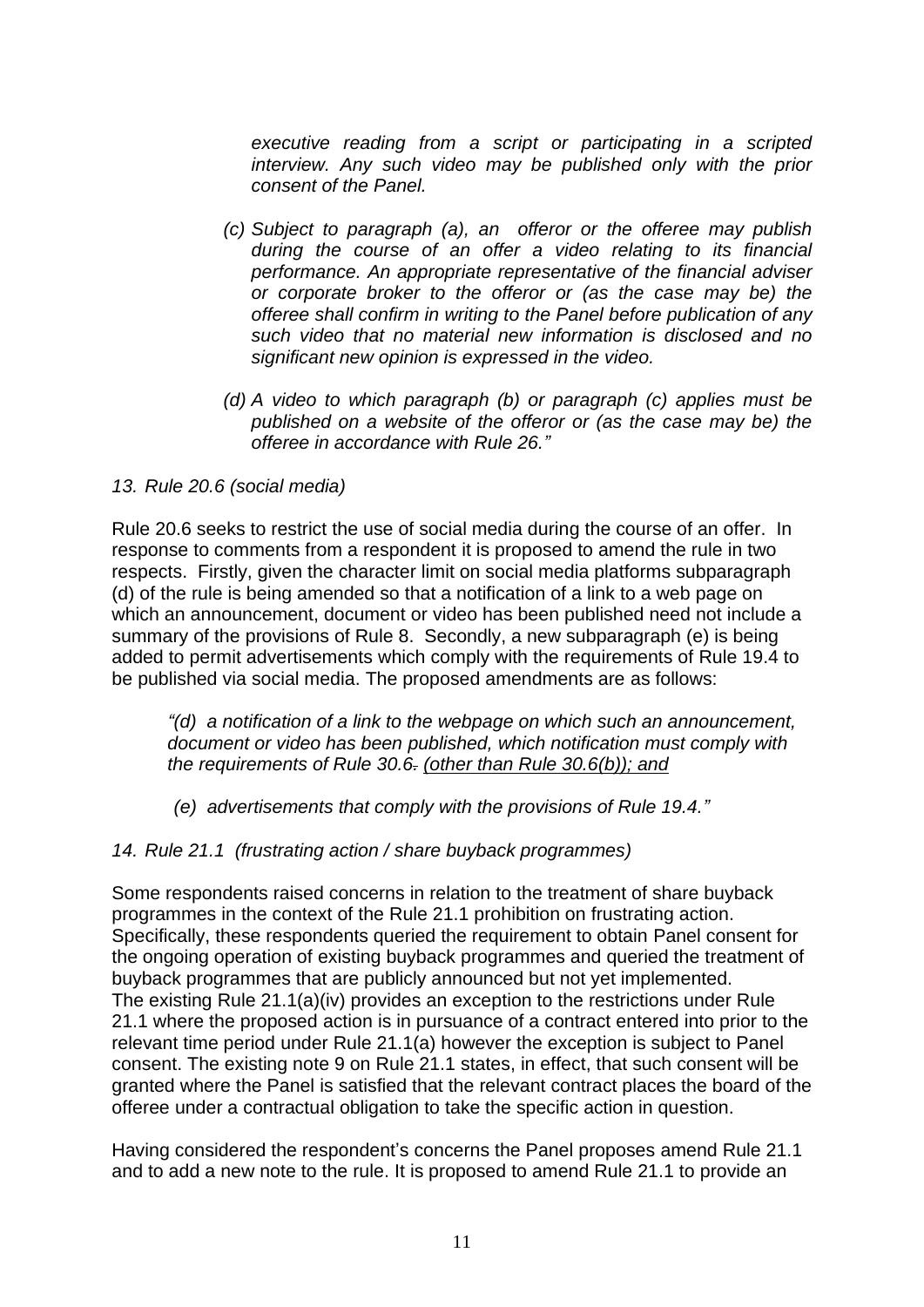express exception, to be set out in Rule 21.1(c), to the requirement for Panel consent in respect of share buyback programmes where the purchases/redemptions are in pursuance of a contract entered into before the relevant time period under Rule 21.1(a). The new Rule 21.1(c) is set out below.

*"An offeree may, for the purpose of Rule 21.1(a)(iv), redeem or purchase any of its own securities in pursuance of a contract entered into prior to the announcement of the offer or (as the case may be) to such earlier time as is referred to above without obtaining the prior consent of the Panel."*

A new note 12 to Rule 21.1 will provide guidance in relation to previously announced buyback programmes.

#### *"12. Established share buyback programmes*

*The Panel may consent to an offeree continuing a previously announced share buyback programme which has not yet been partly or fully implemented provided the programme continues in accordance with the previously announced timeline and parameters. The Panel may also consent to an offeree renewing a share buyback programme the timing and parameters of which are in accordance with its normal practice under an established share buyback programme. The Panel should be consulted in any such case."*

#### *15. Note 1 on Rule 21.1 (frustrating action)*

It is proposed to amend the second paragraph of note 1 on Rule 21.1 in two respects. Firstly, to clarify that while the Panel may consult the offeror when considering whether a proposed action by the offeree constitutes frustrating action, it is not obliged to do so and furthermore that it recognises that there are circumstances in which it would be inappropriate for it to do so. Secondly, to highlight that there may be circumstances in which an action that the offeree proposes to take may constitute frustrating action notwithstanding that the offeror consents to the action. The proposed amendments are as follows:

#### *"1. Frustrating action*

*In considering whether an action that the offeree proposes to take would constitute frustrating action, the Panel may take, but is not obliged to take, into consideration whether the offeror is consenting to the action. The Panel recognises that there are circumstances in which it would be inappropriate for it or the offeree to consult with the offeror in relation to an action that the offeree proposes to take. There may also be circumstances in which an action that the offeree proposes to take may constitute frustrating action notwithstanding that the offeror consents to the action.*

#### *16. Note 5 on Rule 21.1 (frustrating action)*

The note refers to the circumstances in which the Panel may consent to an offeree granting options under established share option schemes. One respondent referred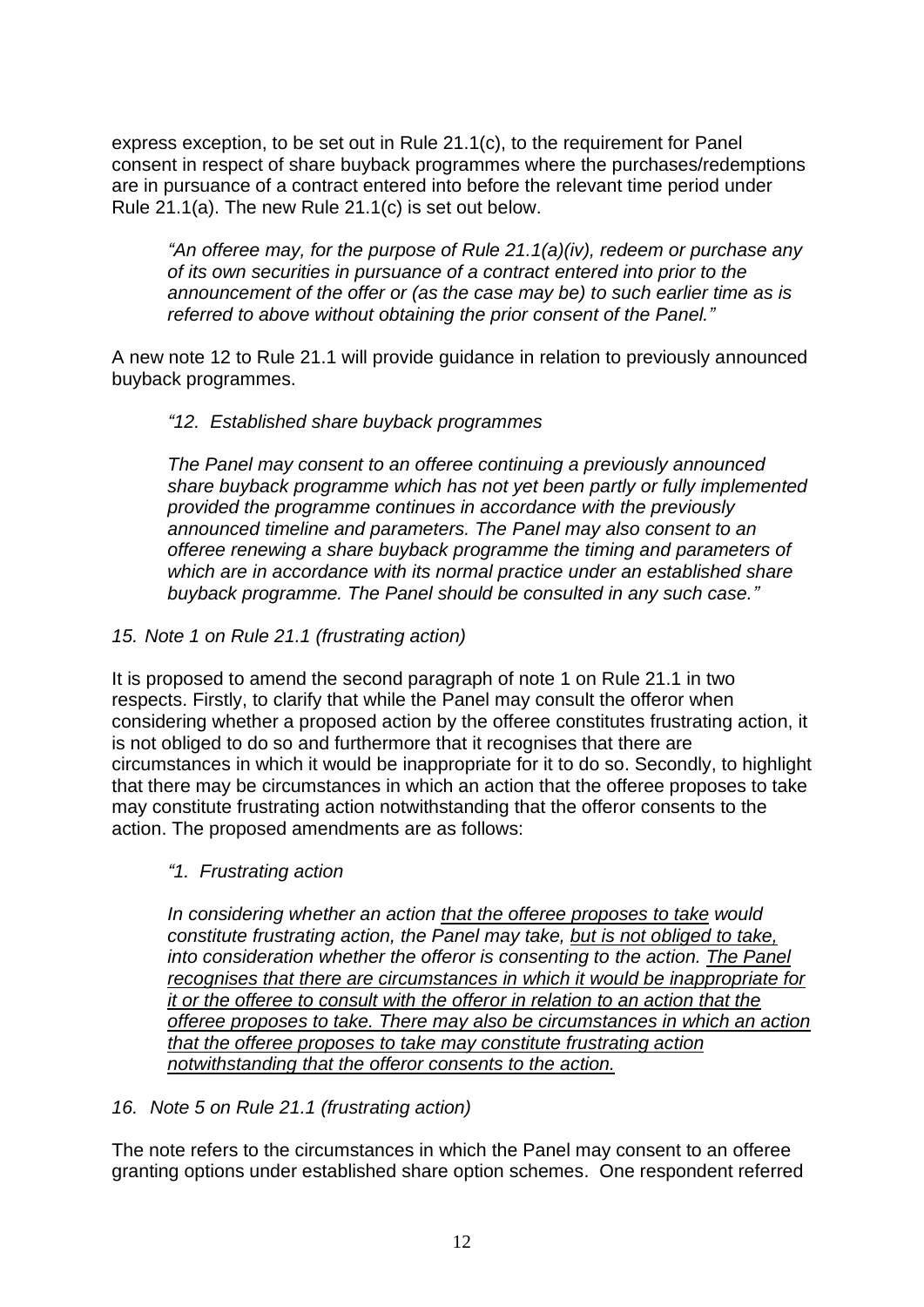to the variety of forms of equity-based incentive arrangements that companies can put in place for employees and suggested that the note be amended to reflect this. It is therefore proposed to amend the note on the following terms:

*"5. Established share option schemes equity-based incentive arrangements* 

*The Panel may grant its consent where the offeree proposes to continue to operate equity-based incentive arrangements for employees (e.g. options, RSUs, RSAs, phantom share award plans etc.) grant options over shares, the timing and level of which are in accordance with its normal practice under an established share option equity-based incentive scheme. However, the Panel should be consulted in any such case. Likewise, the Panel will normally grant its consent to the issue of new shares or to the transfer of shares from treasury to satisfy the exercise of options equity based incentive arrangements under an established share option scheme."*

*17. Note 11 on Rule 21.1 (asset purchases and sales)*

In response to a comment from a respondent a minor clarificatory amendment is being made to the second paragraph of this note.

*"Panel consent will be required in advance under Rule 21.1(a)(5) where the offeree proposes to enter into a contract with the purchaser/vendor and that contract contains an inducement fee or fees that become or may become payable by the offeree in the event that approval of the offeree's shareholders is sought and not obtained….."*

*18. Rule 24.3(a) and (b) (financial and other information)*

A number of respondents raised issues in relation to the requirement for cash offerors to disclose:

- a summary of the principal contents of material contracts;
- details of any current credit ratings and outlooks; and
- details of any debt facilities entered into in order to finance the offer.

Having considered the respondents comments the Panel decided that the requirements under Rules 24.3(a)(vi) and 24.3(b)(xvi) to disclose the principal contents of material contracts and any current credit ratings and outlooks respectively should be confined to securities exchange offerors. In doing so, the Panel is mindful of the requirement under General Principle 5 as regards the necessity to ensure that any cash consideration must be fulfilled and the corresponding significant responsibilities accepted by financial advisers to offerors in making cash confirmation statements under Rule 2.7(d) and Rule 24.8. As regards the requirement under Rule 24.3(d) to disclose details of any debt facilities entered into in order to finance the offer, the Panel decided that such information should be made available to offeree shareholders and consequently decided not to make any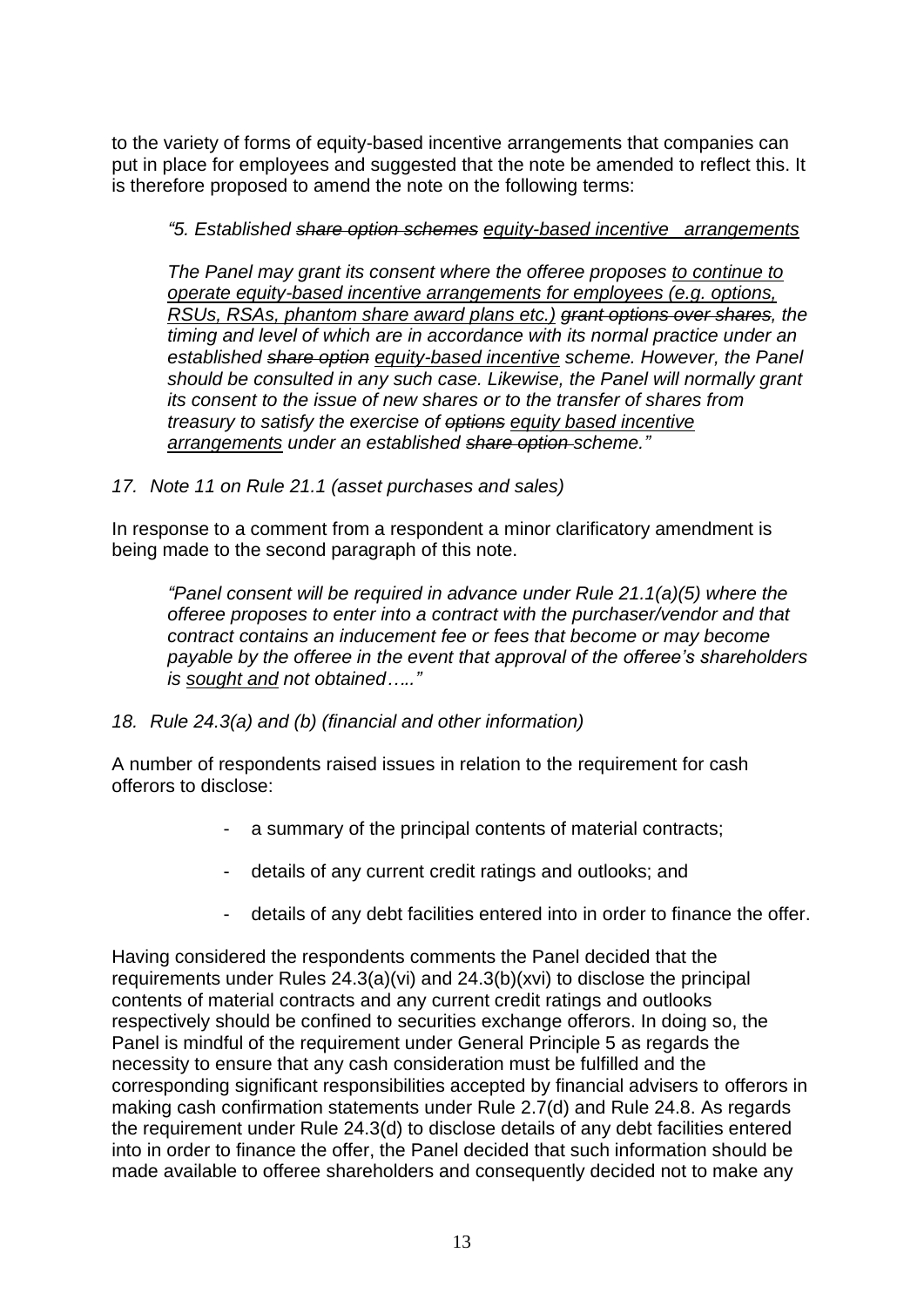further amendments to this rule. The proposed amendments to Rule 24.3(a)(vi) and (b)(xvi) are as follows:

- (a)(vi) *"in the case of a securities exchange offer, a summary of the principal contents of each material contract (not being a contract entered into in the ordinary course of business) entered into by the offeror or any of its subsidiaries during the period beginning two years before the commencement of the offer period, including particulars of dates, parties, terms and conditions and any consideration passing to or from the offeror or any of its subsidiaries;"*
- (b)(xvi) *"summary details of any current ratings and outlooks publicly accorded to the offeror and the offeree and, in the case of a securities exchange offer, the offeror by credit rating agencies, any changes made to previous ratings or outlooks during the offer period, and a summary of the reasons given, if any, for any such changes;"*
- *19. Rule 26.3(v) (documents to be published on a website)*

In response to a comment from a respondent an amendment is being proposed to Rule 26.3(v) to provide that the offeror only (and not the offeree) is required to publish financing documents on its website as it will be the party who will control access to such documents.

*"26.3 DOCUMENTS TO BE PUBLISHED ON A WEBSITE FOLLOWING THE MAKING OF AN OFFER* 

*The following documents shall be published on a website from the time the offer document or first response circular, as appropriate, is published (or, if later, the date of the relevant document): ...* 

*(v) in the case of the offeror, any documents relating to the financing of the offer referred to in Rule 24.3(d);"*

*20. Rule 27.1 (material changes)*

Rules 27.1(a)(i) and (c) introduce requirements on the offeror and the offeree, in the case of the former, to promptly announce any changes in information disclosed in any document or announcement published by it in connection with the offer which are material in the context of that document or announcement and, in the case of the latter, to ensure that any documents published subsequently to the offer document or offeree response circular contain details of any changes in information disclosed in those earlier documents which are material in the context of that document. A respondent suggested that a note be added to the notes on Rule 27 to highlight that the Panel may consent to a derogation from these requirements where it is satisfied that the changes in information are immaterial in the context of the offer. The new note is set out below: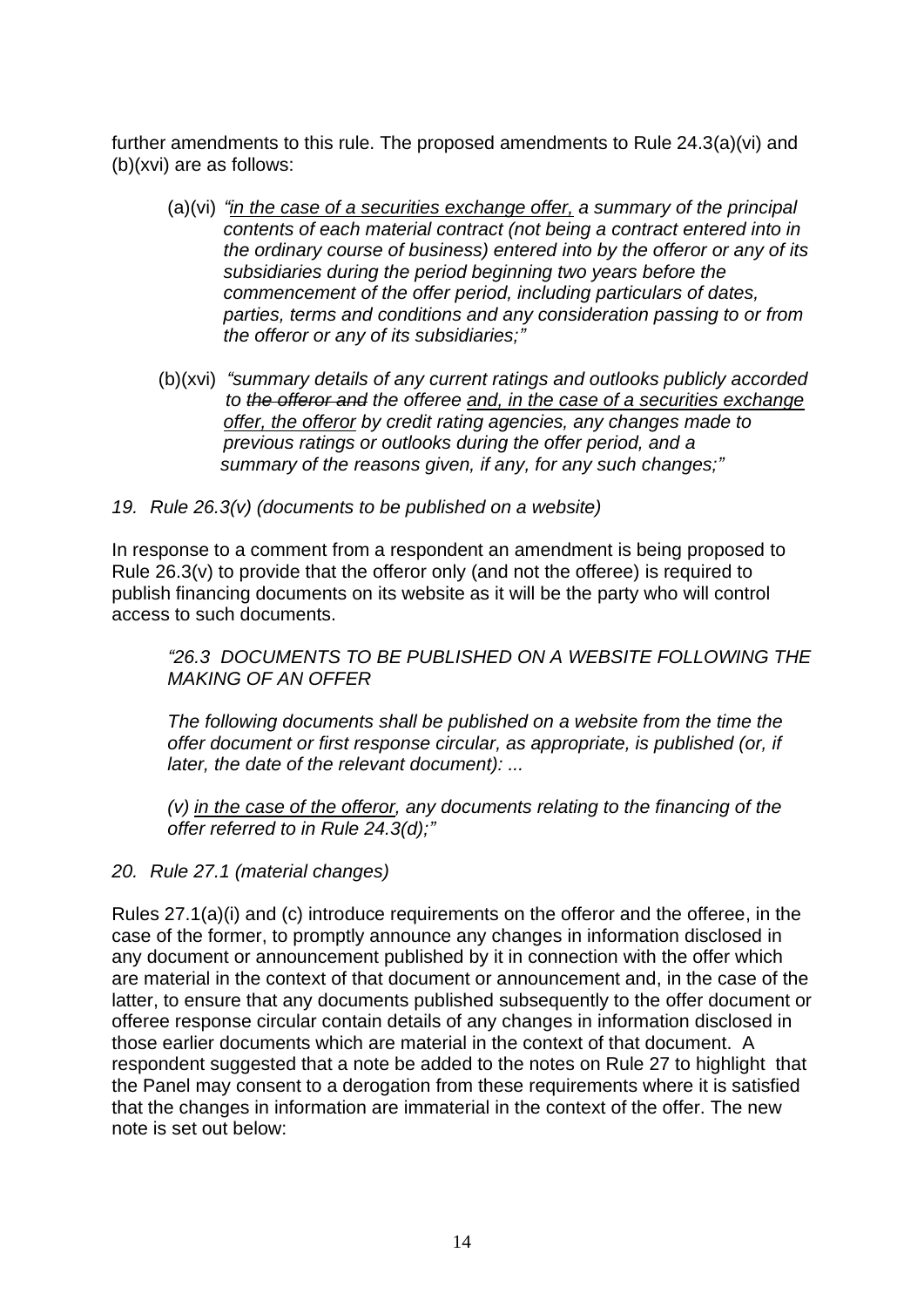*"2. Rule 27.1(a)(i) and (c)* 

*The Panel may consent to a derogation from the requirement to:* 

- *(a) make an announcement under Rule 27.1(a)(i); or*
- *(b) disclose details of changes in information previously disclosed under Rule 27.1(c),*

*where the Panel is satisfied that the changes in information disclosed in any document or announcement are immaterial in the context of the offer."*

*21. Rule 27.2 (continuing validity of profit forecasts, quantified financial benefits statements and asset valuations)* 

The rule requires that where any document or announcement published by the offeror or the offeree includes a profit forecast, a quantified financial benefits statement or an asset valuation any document subsequently published by that party in connection with the offer must, unless superseded by information included in the new document, include certain confirmations about continuing validity. A respondent suggested that the rule should be amended to clarify that *"any document"* refers to the key documents in the offer process such as the firm intention announcement, offer document, response circular etc.. It is therefore proposed to amend the rule as follows:

#### *"27.2 CONTINUING VALIDITY OF PROFIT FORECASTS, QUANTIFIED FINANCIAL BENEFITS STATEMENTS AND ASSET VALUATIONS*

*If any document or announcement published by the offeror or the offeree during the offer period included a profit forecast, a quantified financial benefits statement or an asset valuation, any document announcement of a firm intention to make an offer pursuant to Rule 2.7, offer document, revised offer document, first response circular, response circular in relation to a revised offer or any document sent pursuant to Rule 27.1(b) subsequently published by that party in connection with the offer must, unless superseded by information included in the new document, include a statement by the directors of that party confirming….."*

#### *22. Note 5 on Rule 28.1 (fairness opinions)*

The proposed note 5 to Rule 28.1 provides that the Panel may consent to waiving the generally applicable requirement for reports from reporting accountants and financial advisers in relation to prospective financial information where it is established that the information in question is included in a document in order to comply with the requirements of applicable law or regulation. In response to a submission noting that such information may be included on the request of an applicable regulator such as the SEC, rather than by application of a specific legal provision or regulatory requirement, it is proposed to amend the second paragraph of the note as follows: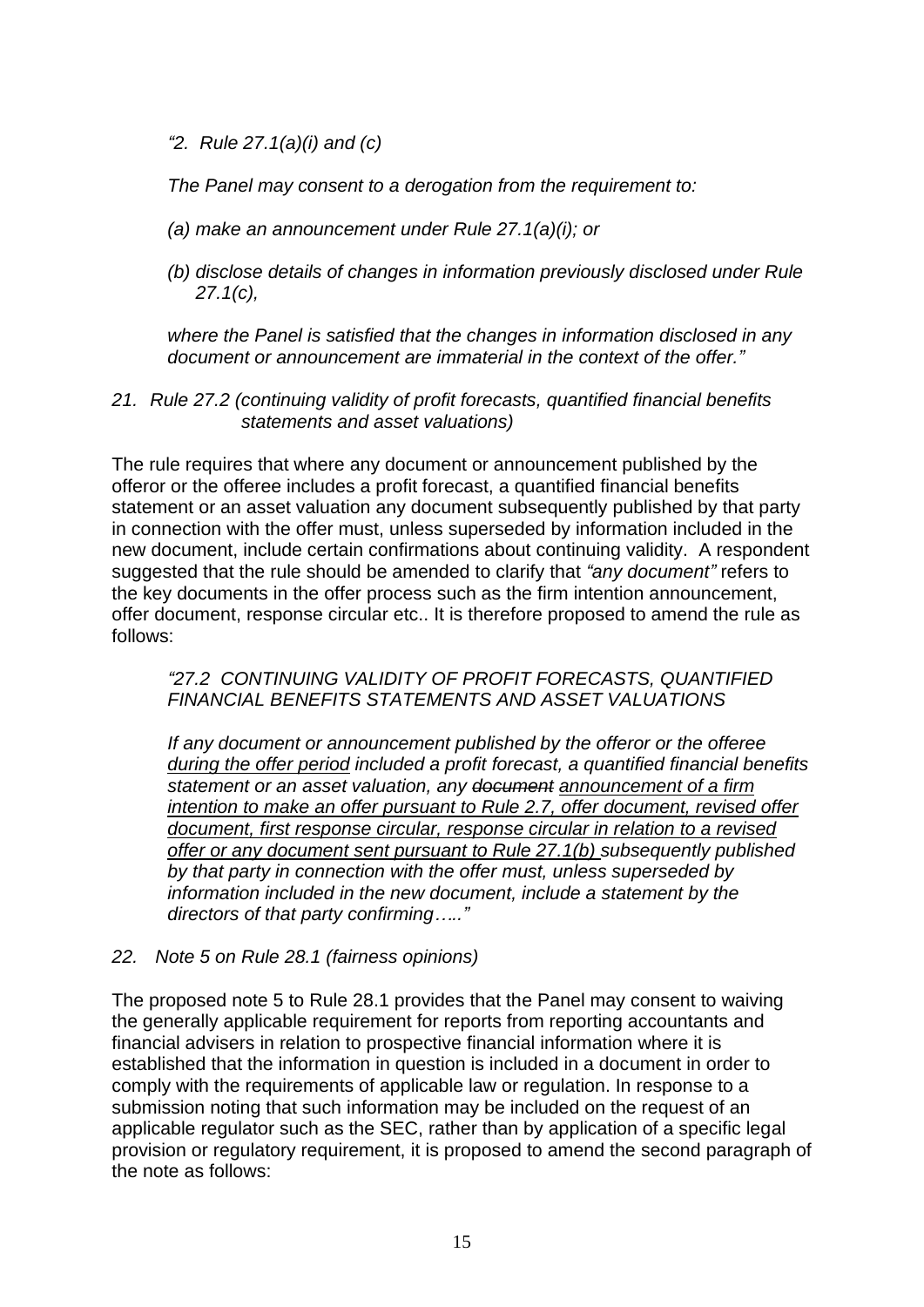#### *"5. Fairness opinions*

*Where it is established that the prospective financial information is included in order to comply with the requirements of applicable law and, or regulation or of any relevant regulator and following consideration of the circumstances of the publication, the Panel may consent to waiving the requirement for reports from reporting accountants and financial advisers required by Rule 28.1(a) and/or for the directors' confirmations required by Rule 28.1(c)(i), Rule 28.2(a) and Rule 28.2(c)(i), in connection with the prospective financial information."*

#### *23. Rule 30.1(c) (announcements to be published via a RIS)*

The current draft of this rule requires that if an announcement is published at a time when the relevant RIS is not open for business the announcement must be distributed to not less than two newswire services operating in Ireland. A respondent suggested that given the variety of jurisdictions in which relevant companies can be registered and headquartered the relevant newswire services should, rather than being required to operate in Ireland, be those operating in the place in which the primary market on which the relevant securities concerned are quoted. The proposed amendments are as follows:

*"(c) If the announcement is published at a time when the relevant Regulatory information Service is not open for business, it shall be distributed to not less than two newswire services operating in Ireland the place in which the primary market (as defined in Rule 2.3(d) of Part A) on which the relevant securities of the relevant company concerned are quoted, and submitted, as required by the Rules, to a Regulatory Information Service for release as soon as that service next opens."*

#### *24. Miscellaneous*

A respondent suggested that as not all financial instruments within scope of the Rules will be listed on regulated markets, the definition of *"Regulatory Information Service"* should be amended to refer to *"Recognised market"* (an existing defined term in the Rules) in order to include regulatory information services approved for use by NYSE, NASDAQ and LSE as well as those approved by regulated markets and any other recognised market from time to time. The amended definition is as follows:

*"Regulatory Information Service" or "RIS" means any regulatory information service provided, or approved for use, by the regulated recognised market on which the relevant financial instruments are admitted to trading or any such other regulatory information service as may be specified for the time being, either in substitution or by way of addition, by the Panel for the purposes of these Rules;"*